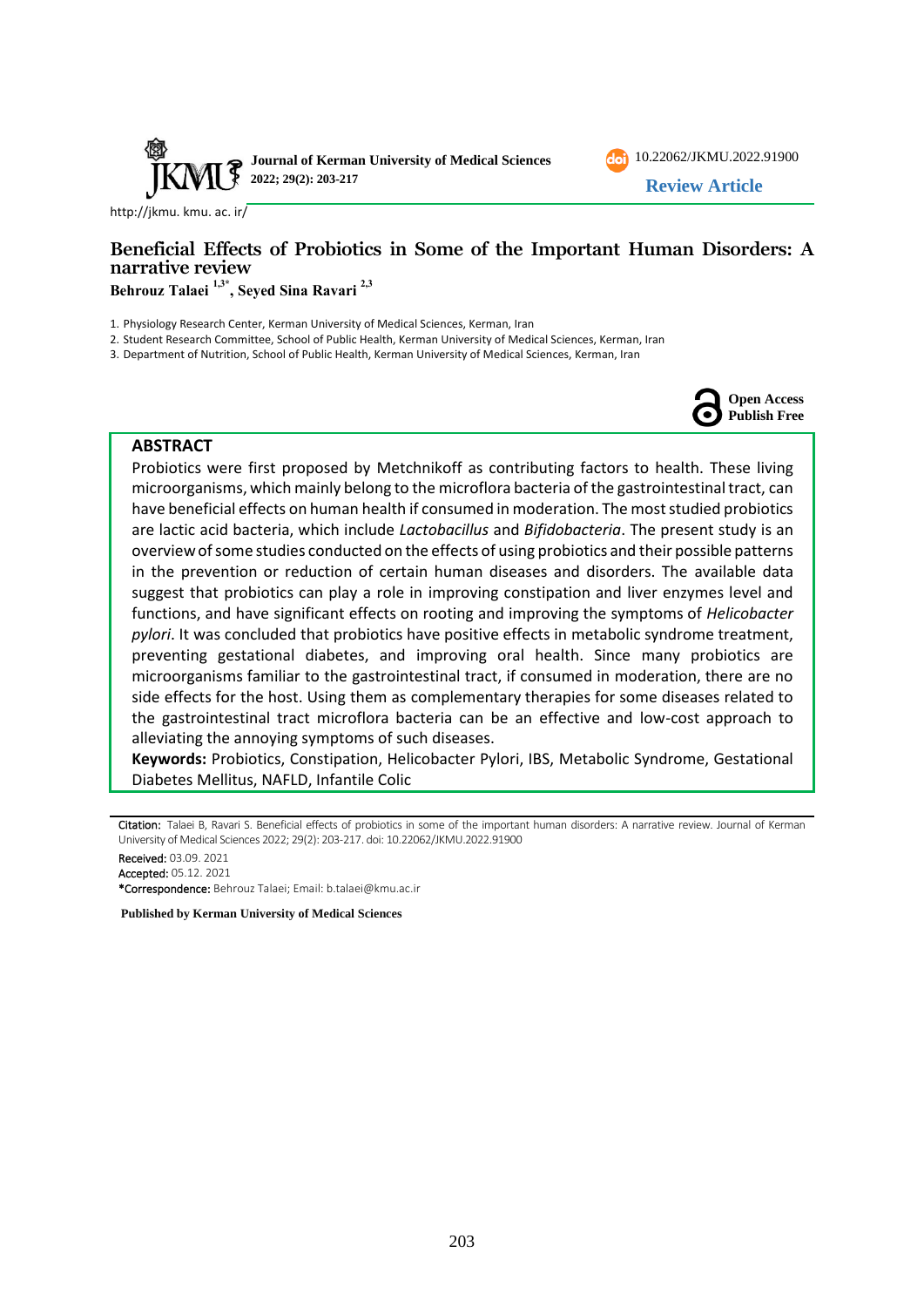### **Introduction**

The history of discovery, production, and use of fermented milk products dates back to ten thousand years BC, in the Middle use of fermented milk products dates back to ten thousand years BC, in the Middle East, the Balkans, and among the Aryan tribes of present-day Iran and Turkey. Elie Metchnikoff, a Russian biologist who won the Nobel Prize in 1908, for the first time invented what Western dominance has scientifically witnessed. He used *Bacillus bacteria*, which are endosporeproducing bacteria, in modern yogurt production. This simple and comforting technology made its way to Europe during World War II and introduced this beneficial food to the poor residents of this continent. Thus, the collection of organisms that interfere with the fermentation process maintaining the health and stability of the gastrointestinal microflora was later called probiotics (1).

Probiotics are live microorganisms that, if consumed by human beings or animals, can cause beneficial effects on the host's health. Most probiotics belong to a large group of the main bacteria of the human gut microbial flora that have harmless companionable livings.

The most common probiotic microorganisms are divided into two groups: bacteria and fungi. Some of these microorganisms are selective strains of *Lactobacillus* and *Bifidobacterium*. However, species of *Enterococcus*, *Streptococcus*, and *Escherichia coli* are also used as probiotics. Yeasts also include *Saccharomyces cerevisiae*, *Saccharomyces boulardii*, and *Candida intolerance* (2).

From the time of discovery to date, probiotics have attracted researchers and public interest in their potential health benefits. Several reviews and meta-analyses in different contexts have been conducted investigating the beneficial properties of probiotics (3-5). This study aimed to collect evidence on beneficial effects as well as any side effects of probiotics on human health.

## **Materials and Methods**

To cover a wide area of information, the electronic search was performed in two steps. First, the general keywords including probiotics, human, health, uses of probiotics, and therapeutic uses of probiotics were searched. Simultaneously Persian equivalents of the mentioned keywords were also searched in Persian databases. In the next step and after reviewing the search results, nine of the therapeutic uses of probiotics were selected which were associated with constipation, Helicobacter pylori, irritable bowel syndrome symptoms, metabolic syndrome, gestational diabetes mellitus, non-alcoholic fatty liver disease, infantile colic, and oral health. After that, a separate database search was conducted for each of the therapeutic uses, using the following keywords: probiotics in constipation, probiotics in Helicobacter pylori, probiotics in irritable bowel syndrome symptoms, and probiotics in metabolic syndrome, etc.

The citations found in the second step and some of the citations from the first step were entered to Endnote X8, and duplicates were removed. Over 234 studies were analyzed and 80 papers were selected to be reviewed in the present study. There were no limitations in the date and language of the studies. Excluded studies were the irrelevant studies, letters, and short communications. In addition, to reduce the missed articles, the references of the available systematic reviews related to each discussed section were analyzed. The Characteristics of the clinical studies used in the present review is provided in Table.1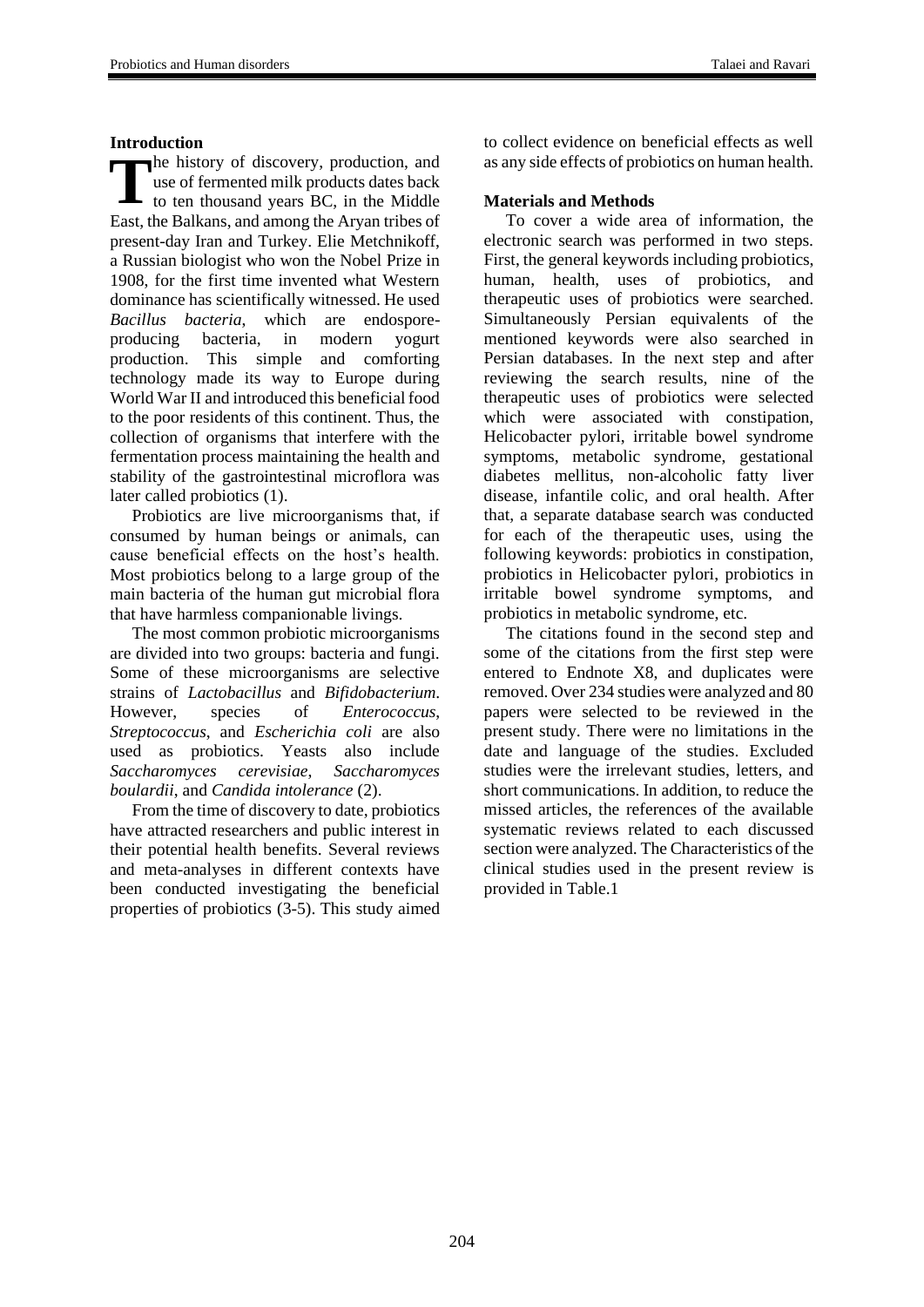| Author                         | Country          | <b>Study Design</b>    | <b>Disorder</b>                      | <b>Probiotics Species Used</b>       |  |  |
|--------------------------------|------------------|------------------------|--------------------------------------|--------------------------------------|--|--|
|                                |                  |                        |                                      | • Lactobacillus                      |  |  |
| Jahangiri <sup>(1)</sup>       | Iran             | <b>RCT</b>             | Constipation                         | • Bifidobacteria                     |  |  |
|                                |                  |                        |                                      | • Streptococcus thermophilus         |  |  |
|                                |                  |                        |                                      | • Bifidobacteria bifidum             |  |  |
|                                |                  |                        |                                      | · Bifidobacteria infantis            |  |  |
| Noor-L-Houda                   | The              |                        | Childhood                            | · Bifidobacteria longum              |  |  |
| Bekkali <sup>(2)</sup>         | Netherlands      | Pilot study            | constipation                         | • Lactobacilli casei                 |  |  |
|                                |                  |                        |                                      | • Lactobacilli plantarum             |  |  |
|                                |                  |                        |                                      | · Lactobacilli rhamnosus             |  |  |
| <b>FAVRETTO</b> <sup>(3)</sup> | <b>Brazil</b>    | <b>RCT</b>             | Constipation                         | • Bifidobacterium lactis BI-07       |  |  |
|                                |                  | <b>RCT</b>             | Functional                           |                                      |  |  |
| Flavia Indrio <sup>(4)</sup>   | Italy            |                        | constipation                         | • Lactobacillus reuteri DSM17938     |  |  |
| Yangwenshan Ou <sup>(5)</sup>  | China            | Open trial             | Constipation in adults               | • Lactobacillus casei Strain Shirota |  |  |
| Sanmugapriya                   |                  |                        | Chronic                              | • Bifidobacterium                    |  |  |
| Jayasimhan <sup>(6)</sup>      | Malaysia         | <b>RCT</b>             | constipation                         | • Lactobacillus                      |  |  |
|                                |                  |                        |                                      | • Lactobacillus casei                |  |  |
| Abedini $(7)$                  |                  |                        |                                      | • Lactobacillus Acidophilus          |  |  |
|                                |                  |                        | Childhood                            | • Lactobacillus bulgaricus           |  |  |
|                                | Iran             | <b>RCT</b>             | constipation                         | • Lactobacillus rhamnosus            |  |  |
|                                |                  |                        |                                      | • Streptococcus thermophiles         |  |  |
|                                |                  |                        |                                      | • Bifidobacterium breve              |  |  |
|                                |                  | <b>RCT</b>             | Helicobacter pylori                  | · Lactobasillus casei                |  |  |
|                                |                  |                        |                                      | • Lactobacillus acidophilus          |  |  |
|                                |                  |                        |                                      | • Lactobasillus reuteri              |  |  |
| Saneeyan <sup>(8)</sup>        | Iran             |                        |                                      | • Lactobasillus bulgaricus           |  |  |
|                                |                  |                        |                                      | • Bifidobacterium bifidum            |  |  |
|                                |                  |                        |                                      | • Streptococcus cremoris             |  |  |
| LIONETTI <sup>(9)</sup>        | Italy            | <b>RCT</b>             | Helicobacter pylori                  | • Lactobacillus reuteri              |  |  |
| Pourfarzi <sup>(10)</sup>      | Iran             | <b>RCT</b>             | <b>Irritable Bowel</b>               | • Bifidobacterium bifidum            |  |  |
|                                |                  |                        | Syndrome                             | • Lactobasillus                      |  |  |
|                                | Italy            | RCT                    | <b>Irritable Bowel</b><br>Syndrome   | • Lactobacillus casei                |  |  |
| Francavilla <sup>(11)</sup>    |                  |                        |                                      | • Lactobacillus plantarum            |  |  |
|                                |                  |                        |                                      | • Bifidobacterium breve              |  |  |
| Rezazadeh (12)                 | Iran             | <b>RCT</b>             | Metabolic syndrome                   | • Lactobacillus acidophilus La5      |  |  |
|                                |                  |                        |                                      | • Bifidobacterium lactis Bb12        |  |  |
| Bernini <sup>(13)</sup>        | <b>Brazil</b>    | <b>RCT</b>             | Metabolic syndrome                   | • Bifidobacterium animalis           |  |  |
| Stadlbauer <sup>(14)</sup>     | Austria          | Randomized pilot study | Metabolic syndrome                   | · Lactobacillus casei Strain Shirota |  |  |
| Leber $(15)$                   | Austria          | Randomized pilot study | Metabolic syndrome                   | • Lactobacillus casei Strain Shirota |  |  |
| Barreto $^{\left(16\right)}$   | <b>Brazil</b>    | Clinical trial         | Metabolic syndrome                   | • Lactobacillus plantarum            |  |  |
|                                | Thailand<br>Iran | <b>RCT</b><br>RCT      | <b>Gestational diabetes</b>          | • Lactobacillus acidophilus          |  |  |
| Kijmanawat <sup>(17)</sup>     |                  |                        | mellitus                             | • Bifidobacterium bifidum            |  |  |
|                                |                  |                        |                                      | • Lactobacillus                      |  |  |
| Jameshorani <sup>(18)</sup>    |                  |                        | Non-alcoholic fatty<br>liver disease | • Bifidobacterium                    |  |  |
|                                |                  |                        |                                      | • Streptococcus thermophiles         |  |  |

|  |  | <b>Table 1.</b> Characteristics of the clinical studies used in the present review |  |  |  |  |  |  |  |
|--|--|------------------------------------------------------------------------------------|--|--|--|--|--|--|--|
|--|--|------------------------------------------------------------------------------------|--|--|--|--|--|--|--|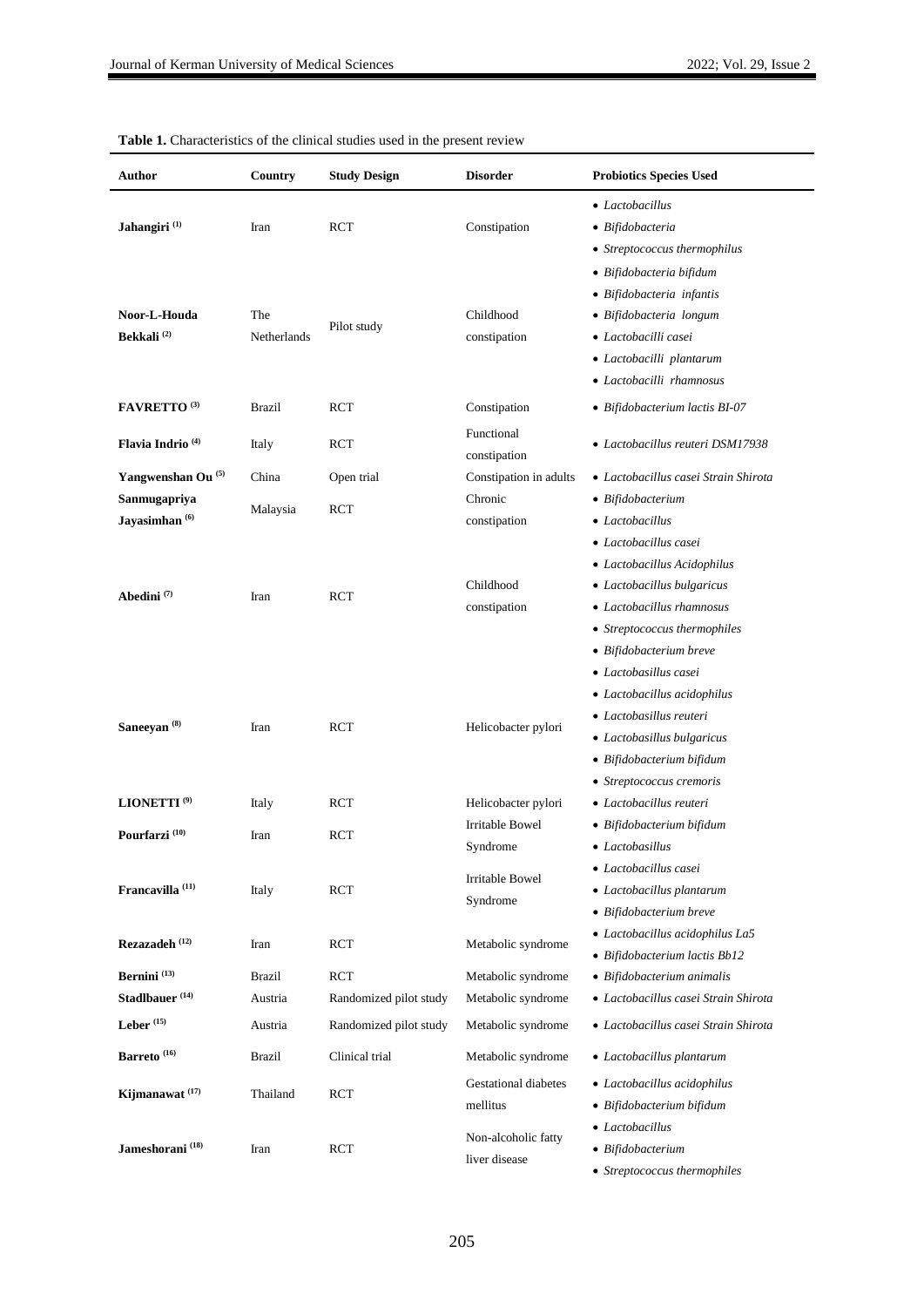| Nabavi <sup>(19)</sup>   | Iran       | <b>RCT</b>     | Non-alcoholic fatty<br>liver disease | • Lactobacillus acidophilus<br>• Bifidobacterium lactis                                                                                                                         |
|--------------------------|------------|----------------|--------------------------------------|---------------------------------------------------------------------------------------------------------------------------------------------------------------------------------|
| Aller <sup>(20)</sup>    | Spain      | RCT            | Non-alcoholic fatty<br>liver disease | • Lactobacillus bulgaricus<br>• Streptococcus thermophilus                                                                                                                      |
| Famouri <sup>(21)</sup>  | Iran       | <b>RCT</b>     | Non-alcoholic fatty<br>liver disease | • Lactobacillus acidophilus<br>• Bifidobacterium lactis<br>• Bifidobacterium bifidum<br>• Lactobacillus rhamnosus<br>• Lactobacillus casei                                      |
| Rafeey <sup>(22)</sup>   | Iran       | <b>RCT</b>     | Infantile colic                      | • Lactobacillus rhamnosus<br>• Streptococcus thermophiles<br>• Bifidobacterium breve<br>• Lactobacillus acidophilus<br>• Bifidobacterium infantis<br>• Lactobacillus bulgaricus |
| Chau $^{(23)}$           | Canada     | <b>RCT</b>     | Infantile colic                      | • Lactobacillus reuteri<br>• Lactobacillus casei<br>• Lactobacillus rhamnosus<br>• Streptococcus thermophiles                                                                   |
| Kianifar <sup>(24)</sup> | Iran       | <b>RCT</b>     | Infantile colic                      | $\bullet$ Bifidobacterium breve<br>• Lactobacillus acidophilus<br>$\bullet$ Bifidobacterium infantis<br>• Lactobacillus bulgaricus                                              |
| Saavedra <sup>(25)</sup> | <b>USA</b> | <b>RCT</b>     | Infantile colic                      | • Bifidobacterium lactis<br>• Streptococcus thermophilus                                                                                                                        |
| Tsubura $(26)$           | Japan      | Clinical trial | Oral health                          | • Bacillus subtilis                                                                                                                                                             |
| Hatakka <sup>(27)</sup>  | Finland    | <b>RCT</b>     | Oral health                          | • Lactobacillus rhamnosus<br>• Lactobacillus GG                                                                                                                                 |

**Table 1.** Characteristics of the clinical studies used in the present review

#### **Effects of probiotics use on constipation**

Constipation is the most common problem with the gastrointestinal tract after a stroke, which can increase intracranial pressure. Constipation is defined as difficulty in defecation and infrequent defecation (less than three times a week), with hard and dry stool (6, 7). Constipation may be either transient or chronic. To distinguish chronic from transient constipation, the duration and characteristics of the patient's symptoms must be assessed (8). In a conceptual view, primary (idiopathic) constipation is divided into three main types: normal-transit, slow-transit, and pelvic floor dysfunction (9). Currently, the main treatment for constipation is symptomatic treatment including laxatives and fiber, which are associated with side effects and limitations (10). Therefore, due to the positive effects of

probiotics on the gastrointestinal tract, they can be useful. In this regard, the results of a study showed that the consumption of probiotics increases the frequency of defecation in stroke patients. Therefore, probiotics can be used to treat constipation in these patients (10).

Constipation is also a common complaint in children and its prevalence in the general population is 0.9-2.7% (11). A normal child may have a soft, trouble-free defecation every two or three days, but having hard defecation every three days must be treated (12). Since probiotics are living non-pathogenic bacteria that grow in the gut and regulate its microbial flora, using these microorganisms can be helpful, which is consistent with the results of the following studies. A study by Abedini showed that although consumption of seven probiotic species for four weeks caused no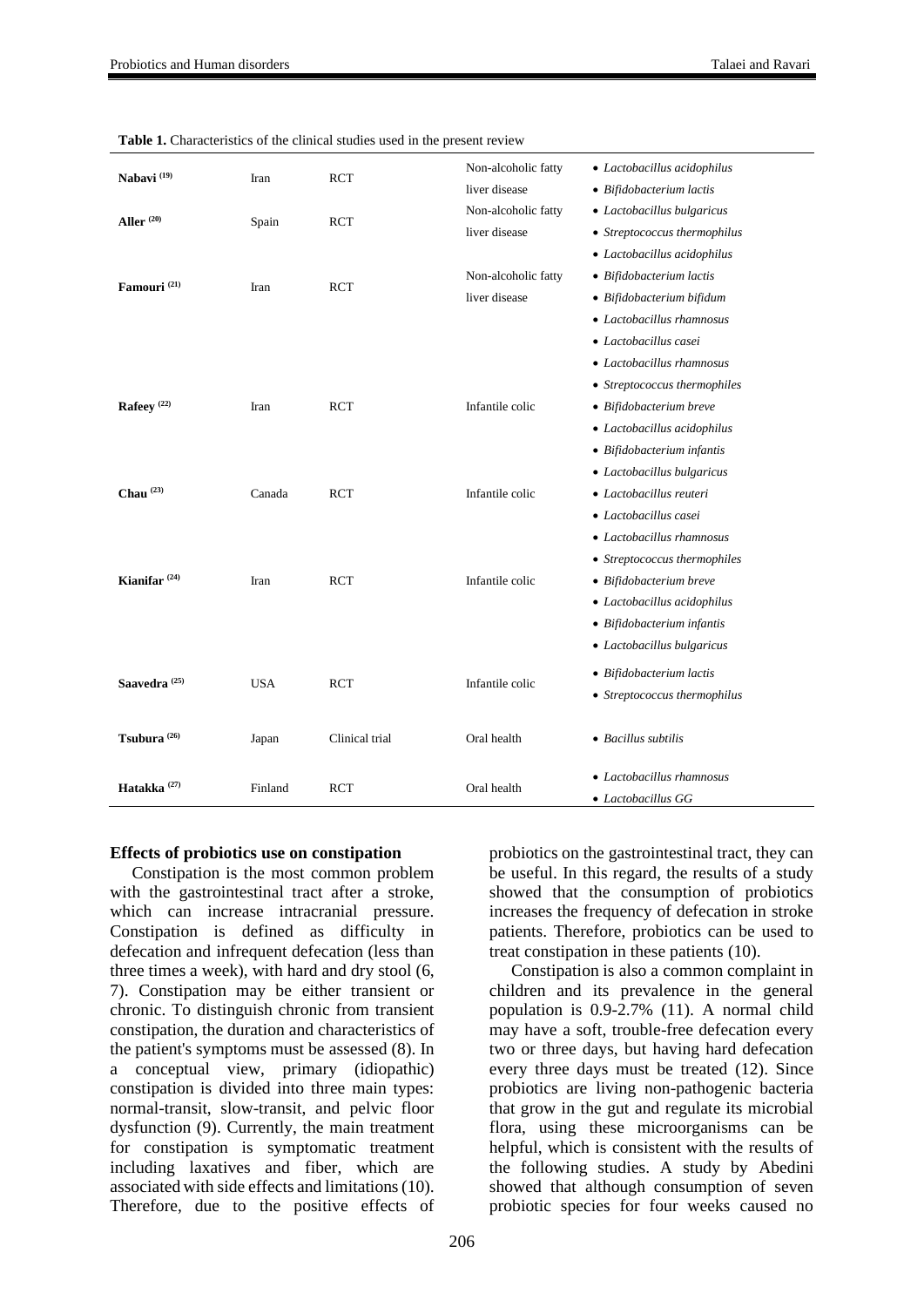statistically significant difference in painful and hard defecation between the case-control and placebo groups, there was a statistically significant difference between the two groups in terms of abdominal pain in two to four weeks after the intervention (13).

One of the most well-known products with probiotics is Kefir, which is a product of probiotic fermented milk. Kefir was used as a probiotic product in a study by Turan *et al.,* and the results showed that it had positive effects on the symptoms of constipation, and also, accelerated the colonic transfer (14).

A study by Yangwenshan suggests that probiotics may be useful in constipation. They used *Lactobacillus casei* as probiotic and stated that consumption of *Lactobacillus casei* strain Shirota (LcS) increased defecation frequency, improved symptoms related to constipation, and normalized stool consistency. Using metabolic methods PIPA (Pipecolic acid), which is a nonvolatile metabolite in the gut, was identified as a potential target for reducing constipation through *LcS*. Also, it could improve constipation symptoms in a mouse model by increasing the rate of small intestine propulsive contractions and the number of fecal pellets (15).

In another study, the prophylactic effectiveness of *L. reuteri DSM 17938* in preventing functional constipation was investigated and it was revealed that its use in the first three months of life reduces gastrointestinal dysfunction and its associated troubles (16).

Also, Dimidi *et al.* reported the beneficial effects of the *B. Lactis* subgroup on intestinal transit and stool frequency and consistency (17). According to a study by Bekkali, performed to determine the effect of a mixture of probiotics containing *Bifidobacteria* and *Lactobacilli* on the treatment of constipation in children, probiotics had a positive effect on the symptoms of constipation (18). In another study, the effect of consumption of freshly fortified cheese with a probiotic on the constipation symptoms was investigated, and it was concluded that consumption of freshly fortified cheese with *Bifidobacterium lactis Bi-07* had beneficial effects on the symptoms of defecation (19). On the other hand, the study of the effect of consumption of microbial cells (Hexbio) containing fructo-oligosaccharide, *Bifidobacteriu*m, and *Lactobacillus* in improving the frequency of defecation and

symptoms of chronic constipation, indicates that it is effective in improving stool frequency and consistency. Also, it can reduce the feeling of incomplete evacuation in adults with chronic functional constipation (20). A review by Chengcheng on the studies conducted in this field also shows that consumption of probiotics, especially multispecies probiotics, can significantly reduce Gamma-glutamyl transferase (GGT) and increase stool frequency and consistency (21). Based on the abovementioned studies, it can be concluded that the use of probiotics in the treatment or improvement of the constipation symptoms can be useful.

# **Effects of probiotics on the eradication of Helicobacter pylori**

*Helicobacter pylori* (H. pylori) is a spiral and gram-negative bacterium that causes the most common chronic bacterial infection and is found in all parts of the world at all ages, affecting about half of the world's population. In developing countries, the infection occurs at younger ages and its complications include duodenal ulcers, gastrointestinal malignancies, and acute and chronic gastritis (22, 23). The idea of using probiotics as an adjunct in the treatment of *H. pylori* infection is based on the studies that have shown the beneficial effects of *Lactobacilli* or their metabolic products in killing or stopping the growth of *H. pylori* in the laboratory (24, 25). In a study by Saneeyan *et al*. on 50 infected children, using protexin did not increase *H. pylori* rooting, but reduced the side effects of treatment and increased adherence to the treatment diet (26). The probiotics as a single agent for the treatment to eradicate *H. pylori* may not be effective. According to a study by Goderska *et al*., it has been suggested that the use of probiotics alone is not recommended for *H. pylori* eradication, but in combination with standard therapy and as an adjunct, probiotics can improve the eradication rates and reduce the side effects of the treatment (27). Also, in a study by Min-Min, probiotics were used in combination with standard treatment and the results showed increased *H. pylori* eradication and reduced side effects of the treatment in the general population (28).

There is strong evidence that supports the effectiveness of probiotics in the treatment of *H. pylori* infection. The study of Boltin confirms this evidence, however, according to this study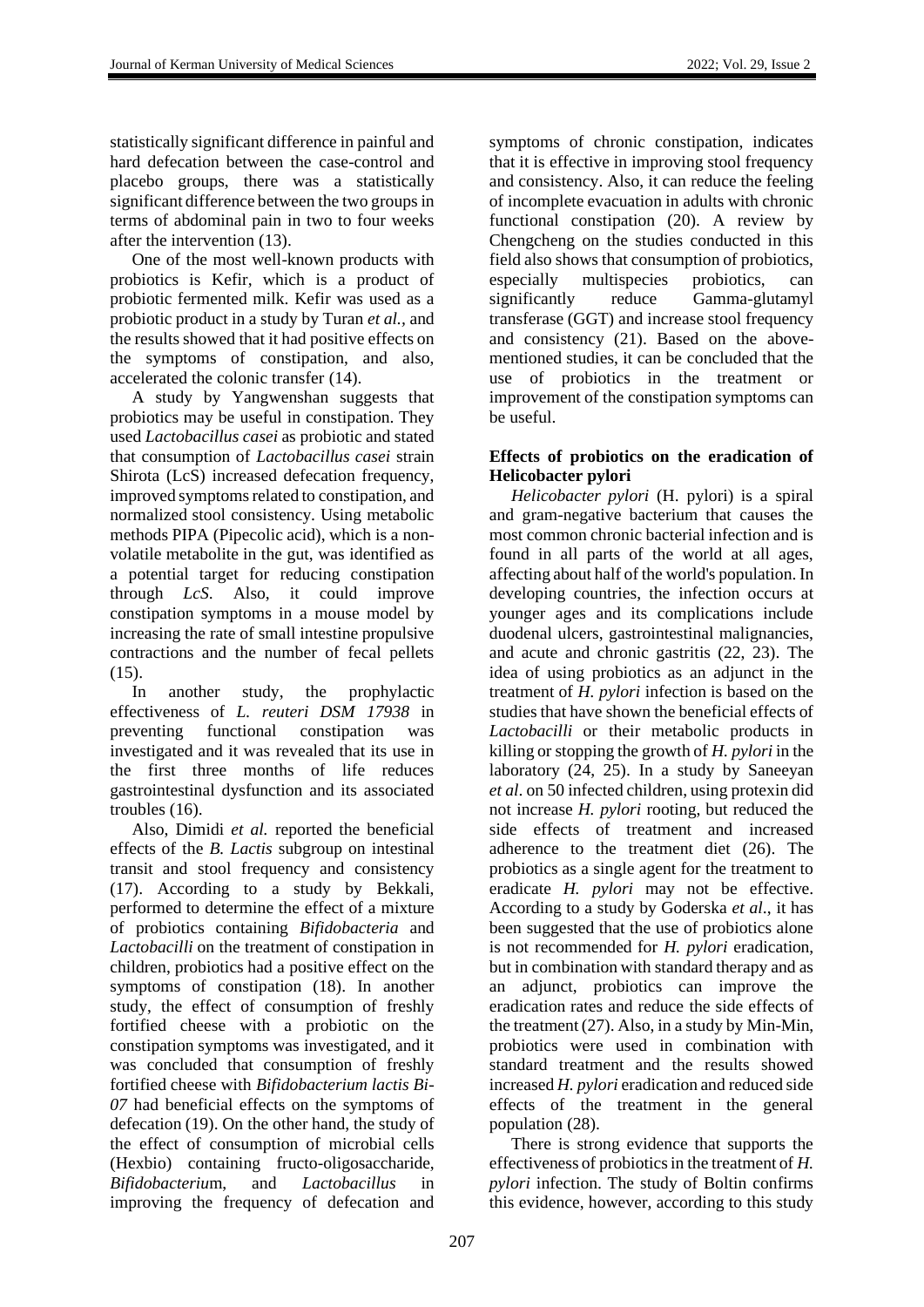the optimal probiotic species, dosage, and duration of treatment are not yet known and further studies are needed. They also stated that the benefits of a probiotic may depend on the effectiveness of the chosen antibiotic diet as well (29). Therefore, the researchers are trying to find the best dosage of probiotic consumption.

A study by Feng *et al*. showed that probiotics increased rooting speed and reduced side effects in combination with therapies designed to eradicate *H. pylori*. They also stated that using probiotics before and during eradication treatment, as well as consuming them for more than two weeks, have had better effects on the treatment. According to the findings of this study, the best effects of probiotics have been related to *Lactobacillus* and its various strains along with the quadrilateral bismuth diet (a four-drug regimen including omeprazole, amoxicillin, clarithromycin, and bismuth) (30).

Other studies in this field confirm the effectiveness of probiotics. A review by Jouerong showed that probiotic supplementation during anti-H. pylori treatment may be effective in improving *H. pylori* eradication, minimizing the side effects of the treatment, and reducing the clinical symptoms associated with the disease (30).

A study by Fang *et al.* on the effectiveness of Lactobacillus-supplemented triple therapy, suggests that *Lactobacillus (L. reuteri)* as a triple therapy supplement may increase *H. pylori* eradication rate, and also, reduce the incidence of treatment-related diarrhea in children (31), which is consistent with the results of a study by Lionetti's. They reported that children who received *L. reuteri* had fewer symptoms than those who received a placebo (32). In this regard, many studies investigated the effect of probiotics on *H. pylori* cohesion and inhibition of inflammation in gastric epithelial cells in humans. In a study, it was shown that *L. acidophilus* and *L. bulgaricus* were effective in reducing the burden of *H. pylori* and due to the safety and health benefits of probiotics, foods containing these two strains could be used as adjunctive therapy for the eradication of *H. pylori* infection (33). According to the above-mentioned studies, the use of probiotics alone may not be effective for eradicating *H. pylori*, but using them as supplements can be very helpful in reducing the side effects of the treatment.

# **Effects of probiotics in irritable bowel syndrome symptoms**

Irritable bowel syndrome (IBS) is often considered as a functional disorder because no structural, biochemical, or infectious etiology has been found for it. The underlying problem appears to be related to the gastrointestinal (GI) dynamic or sensory dysfunction (34, 35).

Due to the lack of effective treatment and chronicity of the disease, which is usually associated with anxiety in patients, it seems necessary to find a more effective treatment to control patients' symptoms such as abdominal pain and defecation swings. Studies have shown that adding probiotic yogurt to the patients' diet can be effective in improving IBS symptoms, especially abdominal pain and bloating. Given the high prevalence of IBS and the lack of effective treatments, providing a treatment that even slightly improves the symptoms of the disease is an important achievement (36). Several studies have shown an increase in the prevalence of celiac disease in patients with IBS. Examination of probiotic supplements in patients with celiac disease (CD) strictly adherent to a gluten-free diet (GFD), showed that after six weeks of treatment, the probiotics mixture was effective in reducing symptoms and there was a significant reduction in pain (37).

The evidence confirms the potential beneficial effect of *Bifidobacteria*, alone or in combination, on the symptoms of IBS without the induction of significant changes in bowel function. It has also been stated that changes in the intraluminal milieu and secondary effects on colonic transit will lead to beneficial effects for patients (38). Besides, more effectiveness of probiotics compared to placebo has been reported by Didari (39). In another study by Nikfar *et al.,* it was reported that probiotics may improve the symptoms of IBS and can be used as a standard treatment supplement (40).

# **Effects of probiotics on metabolic syndrome**

A set of metabolic abnormalities, such as abdominal obesity, high fasting blood sugar level, high blood pressure, and hyperlipidemia is called metabolic syndrome (MetS), which usually occurs in middle age (41). Several definitions are available for MetS. According to the National Cholesterol Education Program (NCEP), the presence of any three or more following factors is defined to be MetS (42):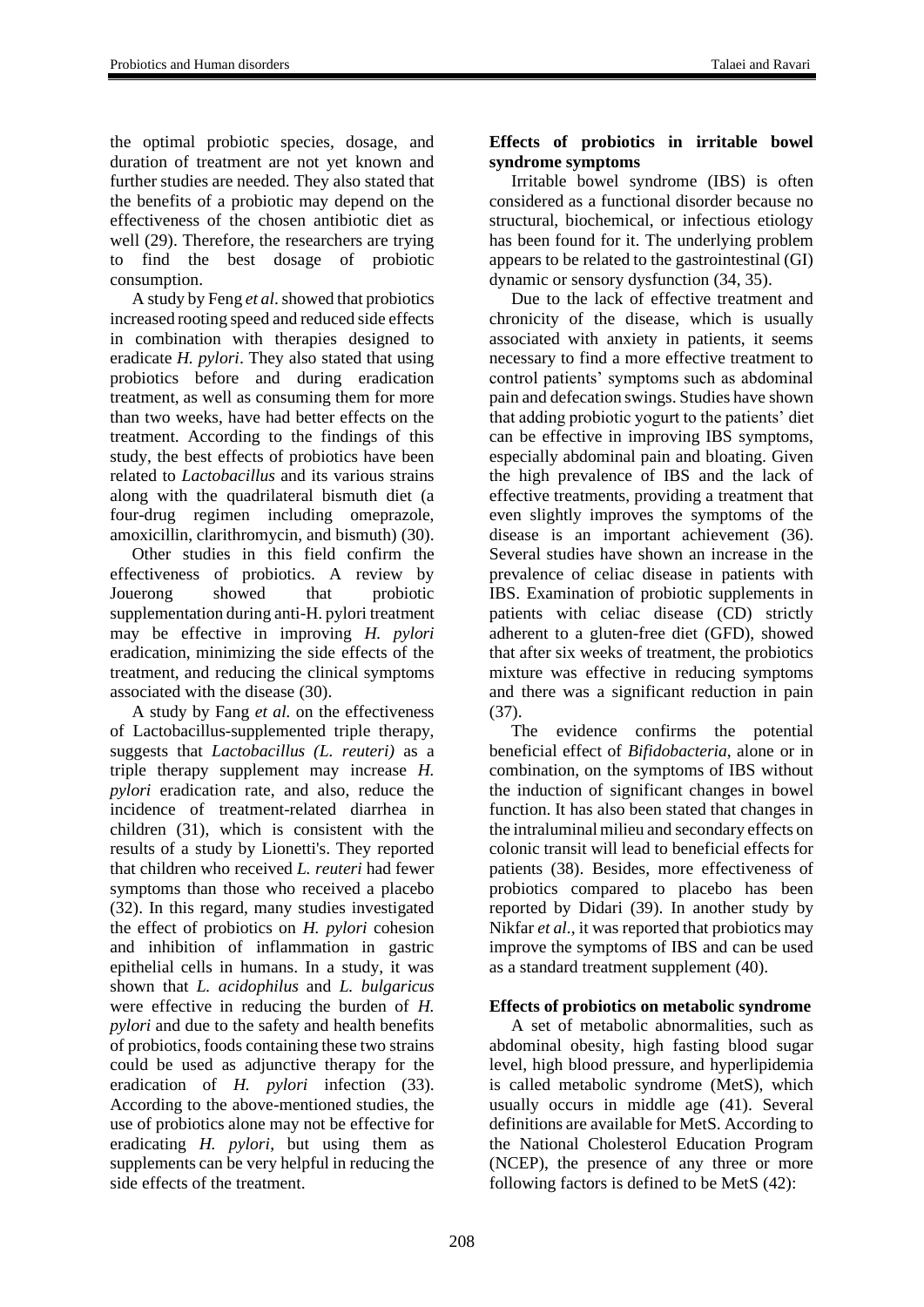1. Blood glucose greater than 5.6 mmol/L (100 mg/dl) or drug treatment for elevated blood glucose

2. HDL cholesterol greater than 1.0 mmol/L (40 mg/dl) in men and greater than 1.3 mmol/L (50 mg/dl) in women or drug treatment for low HDL-C

3. Blood triglycerides greater than 1.7 mmol/L (150 mg/dl) or drug treatment for elevated triglycerides

4. Waist circumference more than 102 cm (men) or more than 88 cm (women)

5. Blood pressure higher than 130/85 mmHg or drug treatment for hypertension

This syndrome, with an increasing prevalence, is a risk factor for type 2 diabetes (T2D) and cardiovascular diseases (43, 44). By changing the intestinal bacterial flora, probiotics can reduce weight and insulin resistance by modulating immune function and reducing inflammation. And since insulin resistance is an etiological factor for the individual components of the metabolic syndrome that plays a key role in the development of diabetes (45), these effects could be used in prevention methods. Improving lipid profiles caused by probiotics arise from reduced cholesterol absorption, the production of short-chain fatty acids, and the breakdown of bile acids. It has also been suggested that probiotics reduce blood pressure by their proteolytic action and releasing angiotensin-converting enzyme inhibitory peptides. Examination of probiotic yogurt's effectiveness on the glycemic index (GI) and endothelial function markers in patients with metabolic syndrome has shown that taking probiotic yogurt improves fasting blood sugar level and leads to partial improvement of serum endothelial function markers (46). It was also reported that *B. Lactis HN019* has potential effects in reducing obesity, hyperlipidemia, and some inflammatory markers in people with metabolic syndrome, which may lower the risk of cardiovascular diseases in such patients (47).

In a much broader study, the effect of probiotics on abnormalities such as obesity, insulin resistance syndrome, T2D, and nonalcoholic fatty liver disease was investigated. The results showed significant reductions in abdominal fat and body mass index (BMI) for obese and overweight people who received probiotic and synbiotic supplements. They also stated that probiotics improved carbohydrate metabolism and reduced metabolic stress in

patients with T2D and insulin receptor substrate (IRS) (48). Stadlbauer *et al.* reported that using *Lactobacillus casei Shirota* in 28 patients with MetS did not cause any changes in blood pressure (BP), waist circumference (WC), triglyceride (TG), and TC blood levels (49). In a study by Leber *et al*., similarly, there were no changes in BP, WC, TG, TC, and fasting glucose levels reported (50). However, some studies reported a significant reduction in blood glucose levels (46, 51).

According to scientific findings, the role of gut microbiota in regulating plasma glucose, appetite, serum lipids, and inflammation has been proven. On the other hand, according to the results of a study by Shay, prebiotics or probiotics, which are widely used to promote microbiota, can reduce low-grade intestinal inflammation by improving intestinal glucose integrity and reducing serum lipids, weight, and insulin resistance (52). Although clinical trials have often failed to achieve the beneficial effects of probiotics on metabolic syndrome components, most studies have reported positive results regarding these microorganisms. Therefore, the use of probiotics can be considered as a new approach in the prevention or improvement of metabolic syndrome components (44).

## **Effects of probiotics on gestational diabetes mellitus**

Gestational diabetes mellitus (GDM) is the most common disorder during pregnancy (53). At the end of pregnancy, the number of *Proteobacteria* and *Acinetobacteria* increases and bacterial enrichment reduces (54). Therefore, consuming probiotic products to increase and improve intestinal microflora can be useful. According to studies, probiotics can boost the antioxidant system of beta cells and promote glucose homeostasis by reducing the rate of insulin removal (55). According to available results, probiotic supplementation may reduce the risk of high blood sugar in newborns and improve glycemic control, blood lipid profiles, inflammation, and oxidative stress in pregnant women with GDM (56). Kijmanawat *et al.* examined the effectiveness of probiotics on insulin resistance in patients with GDM and found that the use of probiotic supplements for four weeks in women with dietcontrolled gestational diabetes leads to a decrease in fasting blood glucose level and an increase in insulin sensitivity in the late second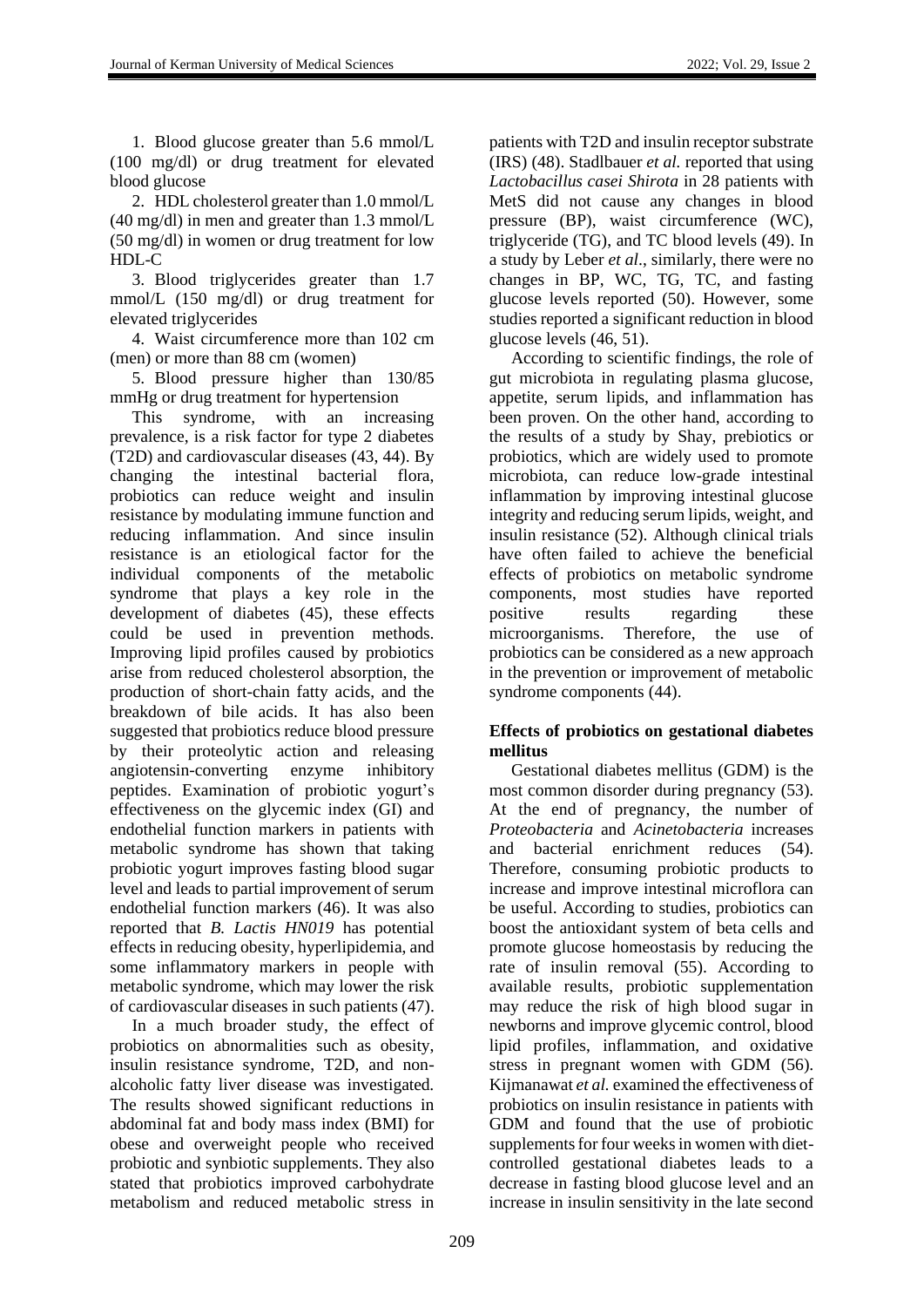trimester and early third trimester (57). It is worth mentioning that Taylor reviewed the studies conducted in this field and stated that while probiotic supplementation has significantly reduced insulin resistance in pregnant women with GDM, there was no significant effect on their fasting blood glucose levels and LDL-Chol levels (58). Noneffectiveness of probiotics on fasting blood sugar levels was also reported by Pan *et al*., but the reducing effect of probiotic supplementation on insulin resistance and fasting serum insulin, compared with the control group, was significantly observed (59). In general, according to a review by Hajifaraji, the available data suggest that manipulation of gut microbiota in women at risk of or with GDM can probably have significant benefits on improving metabolic profiles and pregnancy outcomes (60).

## **Effects of probiotics on non-alcoholic fatty liver disease**

Today, non-alcoholic fatty liver disease (NAFLD) is a major burden on the health systems of various countries, and due to the lack of an effective and special treatment for it, using probiotics has recently been considered. For example, in a study by Jameshorani et al.(61) on 90 patients, the percentage changes in BMI, blood pressure, fasting serum glucose levels, triglyceride (TG) and cholesterol level, aspartate aminotransferase (AST), and alanine aminotransferase (ALT) were compared between study and control group after consumption of Familact. The results showed that the safe and effective Familact synbiotic improved blood sugar level, body mass index (BMI), and fat profile except for high-density lipoprotein (HDL) and reduced liver transaminases in patients with NAFLD (61). Beneficial effects of consuming probiotic yogurt on the levels of serum liver enzymes, TC, and LDL-C have also been reported in a study, in which samples consumed probiotic yogurt containing *Lactobacillus acidophilus La5* and *Bifidobacterium lactis Bb1*2 (62). Also, in a study by Aller *et al.,* an improvement was observed in liver aminotransferase level using *Lactobacillus bulgaricus* and *Streptococcus thermophilus* bacteria (63). Changes in the intestinal flora and endotoxemia may play a role in the development of NAFLD. On the other hand, Xue *et al.* found that probiotics can regulate serum levels of lipopolysaccharide

(LPS) and toll-like receptor 4 (TLR4) in the liver, and may delay NAFLD development by signaling LPS/TLR4 (64). In a study by Xue et al. (64), the possible mechanism of probiotics in NAFLD was explained by showing that probiotics can reduce liver aminotransferase, total cholesterol, tumor necrosis factor-alpha (TNF- $\alpha$ ), and improve insulin resistance in patients with NAFLD (65). Besides, since TNF- $\alpha$  is a systemic inflammation factor, which can accelerate atherosclerosis pathogenesis (66), probiotics may also help to prevent such chronic disease.

The available evidence had shown the role of oxidative stress and related markers in the pathogenesis of NAFLD. The effects of probiotics on oxidative stress are one of the important factors that studies have announced. The study by Ipar *et al.* suggested that using probiotics caused a reduction in TC, LDL-C, and total oxidative stress serum levels (67).<br>Similarly, Rajkumar *et al.* reported Similarly, Rajkumar *et al*. reported improvements in lipid profile and insulin sensitivity and a reduction in C-reactive protein levels in 60 overweight subjects (68).

The studies confirm that intestinal bacteria induce endogenous signals that are effective on hepatic insulin resistance and NAFLD (69) and since the main role of probiotics is to modulate the intestinal bacterial flora, they can be considered beneficial. Famouri *et al.* also supported the hypothesis that probiotics can be advantageous. They suggested that a course of probiotic compound could be effective in improving pediatric NAFLD (70). On the other hand, the meta-analysis of data from a study by Gao showed the role of probiotics in improving hemostasis, total cholesterol, HDL, and TNF-α, however, it should be noted that in this study, no improvement was observed in BMI, glucose, or insulin levels in adult patients with NAFLD (71). The overall results of these studies indicate positive effects of probiotics in improving liver function and enzymatic levels.

# **Probiotics for infantile colic**

Infantile colic, characterized by intense crying for no apparent reason, is a common phenomenon that causes parental anxiety. Colic is defined as crying for more than three hours a day and for more than three days a week, lasting at least a week (72). It has recently been suggested that probiotics may play a role in relieving symptoms.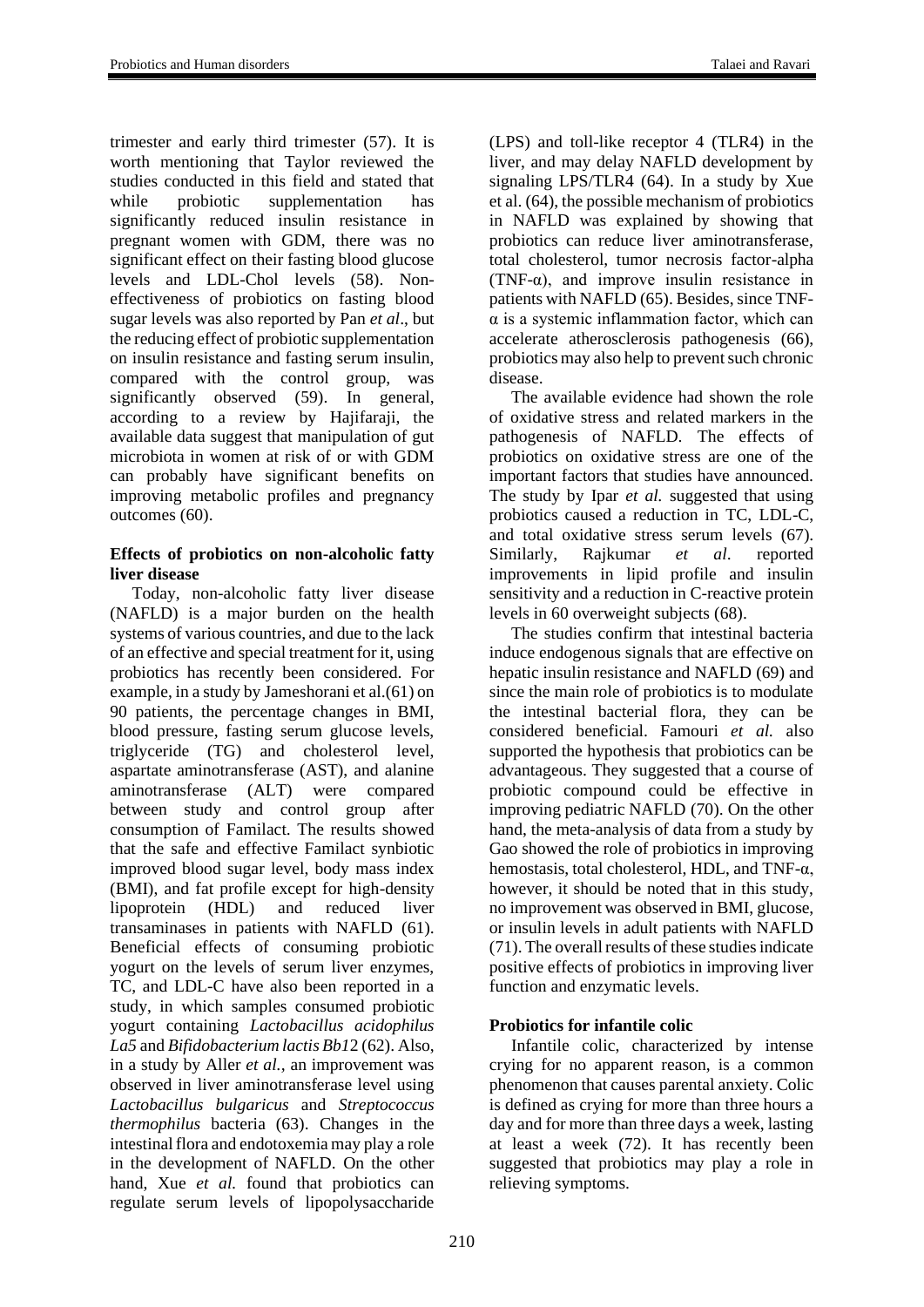In a study by Rafi, the combined effect of probiotics on infantile colic was compared with conventional therapy. The results showed that probiotic therapy was at least as effective as conventional infantile colic therapy. The probiotics were even better than conventional therapy in terms of reducing the need to use antifreeze (73). Examination of effectiveness of *L. reuteri DSM17938* on infantile colic compared with placebo showed an improvement in symptoms by reducing crying time in Canadian breastfed infants with infantile colic (74). Synbiotic, a combination of probiotics and prebiotics, has been also studied. For example, Kianifar *et al.,* instead of using a single probiotic strain, used a synbiotic (a mixture of 7 different probiotics and FOS) and the results showed a significant improvement in colic symptoms compared with placebo (75). In a study by Saudra, long-term consumption of formula supplemented with *B. lactis* and *S. thermophilus* by infants caused a decrease in colic and irritation reports and reduced the rate of antibiotics use (76). Also, a review by Schreck Bird *et al*. on five studies conducted with different probiotic strains, suggested that supplementation with probiotic *L. reuteri* in breastfed infants appears to be safe and effective for treating infantile colic (77).

However, the data of some studies, while accepting the case effectiveness, have not made these results generalizable. As Sung reported, *L. reuteri DSM17938* may be effective only for certain subgroups of infants with colic, probiotics are not recommended to treat infantile colic in formula-fed infants, and they cannot be used to prevent infantile colic (78). Also, Anabrees *et al.* in a review of the studies, stated that although *L. reuteri* may be effective as a treatment strategy for crying in infants with colic who are exclusively breastfed, there is still no evidence confirming the effectiveness of probiotics in treating infantile colic or crying in formula-fed infants (79).

## **Effect of probiotics on oral health**

The probiotic mechanism of action in the mouth may be the same as that in the gastrointestinal tract, but there is still insufficient information on this view and no study has confirmed that probiotic species can regulate and improve conditions in the oral cavity. In addition, it should be noted that the oral cavity is different from the gastrointestinal tract. These differences exist in immune response, mucosal

epithelial structure, resident microbial flora, and the chemical composition of gastrointestinal tract secretions that differ from saliva in the mouth. Therefore, the results of studies on probiotics and their role in gastrointestinal diseases cannot be applied directly to the oral cavity and dentistry, and further studies are needed to investigate the effect of probiotics on the oral cavity (80). Here, there are some examples of studies in which different probiotics were used:

To inhibit the growth of *Streptococcus mutans*, Busscher *et al.* used *L. Acidophilus*, *L. rhamnosus GG*, and *L. casei* bacteria and reported a positive relationship between inhibition of *Streptococcus mutans'* growth and use of these bacteria (81). Haukioja *et al.* investigated the effects of *L. casei Shirota*, *L. rhamnosus GG*, *B. lactis*, and *L. reuteri Bb12* on the protein composition of saliva and other oral bacteria bindings. It was concluded that these bacteria inhibit the binding of other bacteria and improve the protein composition of saliva (82). In addition, a study by Hataka confirmed the possible effectiveness of probiotics in reducing oral candidiasis in the elderly and concluded that they can be used to prevent and even treat this disorder. They also stated that since probiotic consumption can reduce the feeling of dry mouth, it can be beneficial for oral health (83).

The results of a study by Tsubura *et al.* showed the effectiveness of *Bacillus subtilis* as oral lavage in people with periodontitis (84), which is consistent with the results of a review by Matsubara *et al.* According to this study, probiotics can be used as adjuncts to the usual periodontitis treatment without any side effects (85). Stamatova *et al.* also reported that probiotics may control common oral infections but the molecular mechanisms of probiotics in the mouth are still unclear and the consumption dosage should be determined for each symptom (86). There is growing evidence suggesting that certain types of probiotics, especially from dairy products, can be effective in improving oral health by preventing the growth of harmful microflora (87).

### **The most common adverse effects**

Despite the high extent of beneficial and health-promoting effects of probiotics, several adverse effects are reported for them. Three case-report studies reported that L. rhamnosus caused bacteremia in the infant population (88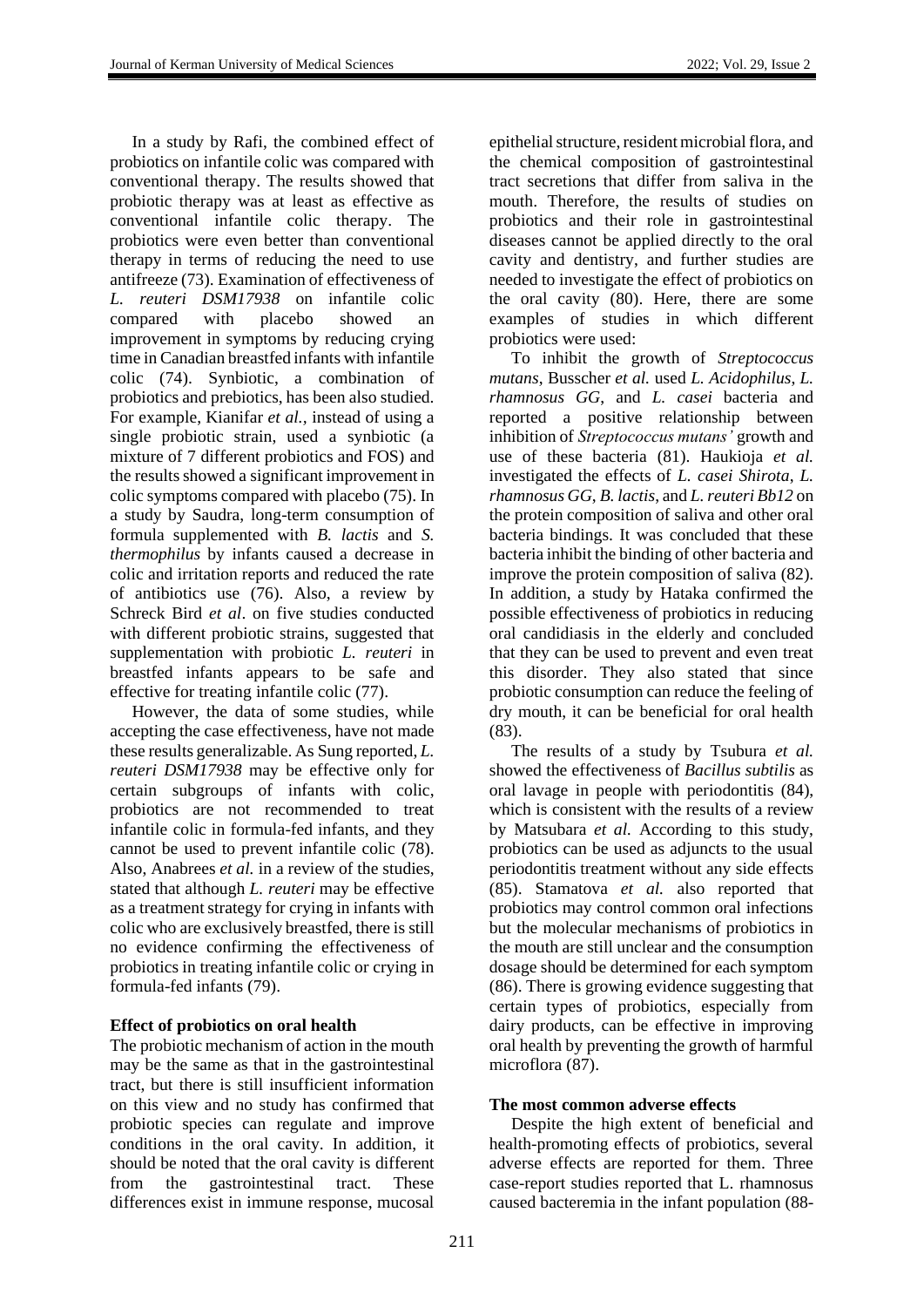90). One of the prevalent reported side effects of probiotics was fungemia, which was described as a result of consuming *S. boulardii* in more than 20 case-report studies (91-93).

## **Strengths and limitations**

The present study had several limitations. First, this study was a narrative review and the outcomes were not analyzed statistically. There were numerous available studies in each section and it was not possible to review them all. However, to perform a high-quality study, a high number of studies were reviewed and the studies with high quality were included. Besides, the available systematic reviews and their references were evaluated in each section to reduce missed studies. In addition, a narrative review checklist was provided.

## **Conclusion**

Fermented foods, especially dairy-based foods, are known to be a good source of various probiotics (94). Milk-based fermented foods such as cheese, yogurt, and curd are rich sources of *Lactobacillus* (95). Foods provided from soybean fermentation such as cheonggukjang are good sources of *B. subtilis* (96).

Although the discovery and identification of probiotics date back to many years ago, their possible different effects and mechanisms are not yet well understood. The beneficial effects of probiotics are obvious to everyone but their benefits depends on a variety of factors

## **References**

- 1. Nariman M. Probiotics, a new generation of living drugs*.* Research in Medicine. 2008; 32(3):169-74.
- 2. Bonyadi F, Tukmechi A, Mohebalian H. An overview of probiotics and their role in cancer management. J Mazandaran Univ Med Sci. 2014; 24 (112):128-40. [In Persian].
- 3. Moayyedi P, Ford AC, Talley NJ, Cremonini F, Foxx-Orenstein AE, Brandt LJ, et al. The efficacy of probiotics in the treatment of irritable bowel syndrome: A systematic review. Gut. 2010; 59(3):325-32. doi: 10.1136/gut.2008.167270.
- 4. Chmielewska A, Szajewska H. Systematic review of randomised controlled trials: Probiotics for functional constipation. World J

including selected strain, consumption quantity, duration of use, and the physiological characteristics of individuals. Therefore, researchers are increasingly trying to find the most efficient combination of these factors in their research. Although the vast majority of researchers advocate these microorganisms in diet, they never consider them as complete alternatives to existing treatments. Thus, they can be considered as a complementary therapy. Finally, performing more studies, especially systematic review and meta-analysis in each section, is suggested in order to provide more reliable results.

### **Authors' Contributions**

B.T and S.R designed and supervised the project, B.T and S.R contributed to data collection and conception. B.T and S.R written the first draft of the manuscript. All authors performed their duty under the supervision of B.T as the main author. Also, all authors approved the final version of the manuscript.

## **Conflict of interests**

The authors declare that there is no conflict of interests.

## **Funding**

This research was supported by the Student Research Committee, School of Public Health, Kerman University of Medical Sciences, Kerman, Iran.

Gastroenterol. 2010; 16(1):69-75. doi: 10.3748/wjg.v16.i1.69.

- 5. Didari T, Solki S, Mozaffari S, Nikfar S, Abdollahi M. A systematic review of the safety of probiotics. Expert Opin Drug Saf. 2014; 13(2):227-39. doi: 10.1517/14740338.2014.872627.
- 6. American Gastroenterological Association, Bharucha AE, Dorn SD, Lembo A, Pressman A. American Gastroenterological Association medical position statement on constipation. Gastroenterology. 2013; 144(1):211-7. doi: 10.1053/j.gastro.2012.10.029.
- 7. Chatoor D, Emmnauel A. Constipation and evacuation disorders. Best Pract Res Clin Gastroenterol. 2009; 23(4):517-30. doi: 10.1016/j.bpg.2009.05.001.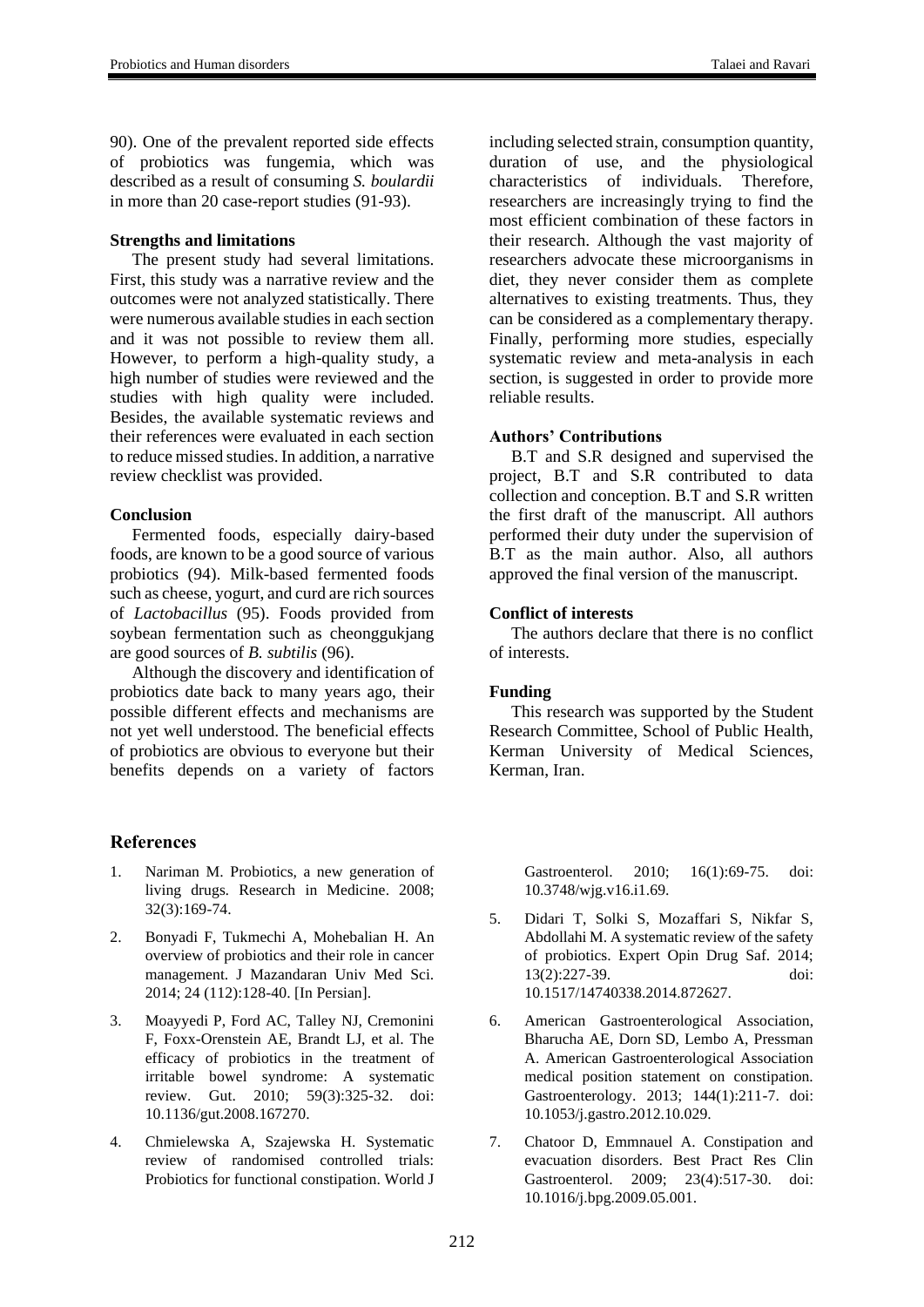- 8. Tack J, Müller-Lissner S, Stanghellini V, Boeckxstaens G, Kamm MA, Simren M, et al. Diagnosis and treatment of chronic constipationa European perspective. Neurogastroenterol Motil. 2011; 23(8):697-710. doi: 10.1111/j.1365- 2982.2011.01709.x.
- 9. Eoff JC. Optimal treatment of chronic constipation in managed care: Review and roundtable discussion. J Manag Care Pharm. 2008; 14(9):1-15. doi: 10.18553/jmcp.2008.14.S8-A.1.
- 10. Jahangiri S, Tadayonfar Mar, Rahmani A, Rakhshani Mh. The effect of probiotics on constipation stroke patients admitted To ICU. Journal of Sabzevar University of Medical Sciences. 2016; 23(5):776-81. [In Persian]. doi: 10.21859/sums-2305776.
- 11. van den Berg MM, Benninga MA, Di Lorenzo C. Epidemiology of childhood constipation: A systematic review. Am J Gastroenterol. 2006; 101(10):2401-9. doi: 10.1111/j.1572- 0241.2006.00771.x.
- 12. American Diabetes Association. Standards of medical care in diabetes-2011. Diabetes Care. 2011; 34(1):11-61. doi: 10.2337/dc11-S011.
- 13. Abediny M, Ataiee P, Afkhamzadeh A, Seifmanesh M, Sedaghat B. The effect of probiotics on the treatment of functional constipation in children of 4-12 years of age. Journal of Isfahan Medical School. 2016; 33(368):2448-54. [In Persian].
- 14. Turan I, Dedeli O, Bor S, İlter T. Effects of a kefir supplement on symptoms, colonic transit, and bowel satisfaction score in patients with chronic constipation: A pilot study. Turk J Gastroenterol. 2014; 25(6):650-6. doi: 10.5152/tjg.2014.6990.
- 15. Ou Y, Chen S, Ren F, Zhang M, Ge S, Guo H, Zhang H, Zhao L. *Lactobacillus casei* strain shirota alleviates constipation in adults by increasing the pipecolinic acid level in the Gut. Front Microbiol. 2019; 10:324. doi: 10.3389/fmicb.2019.00324.
- 16. Indrio F, Di Mauro A, Riezzo G. Prophylactic use of a probiotic in the prevention of colic, regurgitation, and functional constipation- reply. JAMA Pediatr. 2014; 168(8):778. doi: 10.1001/jamapediatrics.2014.368.
- 17. Dimidi E, Christodoulides S, Fragkos KC, Scott SM, Whelan K. The effect of probiotics on functional constipation in adults: A systematic review and meta-analysis of randomized controlled trials. Am J Clin Nutr.

2014; 100(4):1075-84. doi: 10.3945/ajcn.114.089151.

- 18. Bekkali NLH, Bongers ME, Van den Berg MM, Liem O, Benninga MA. The role of a probiotics mixture in the treatment of childhood constipation: A pilot study. Nutr J. 2007; 6:17. doi: 10.1186/1475-2891-6-17
- 19. Favretto DC, Pontin B, Moreira TR. Effect of the consumption of a cheese enriched with probiotic organisms (Bifidobacterium lactis bi-07) in improving symptoms of constipation. Arq Gastroenterol. 2013; 50(3):196-201. doi: 10.1590/S0004-28032013000200035.
- 20. Jayasimhan S, Yap NY, Roest Y, Rajandram R, Chin KF. Efficacy of microbial cell preparation in improving chronic constipation: A randomized, double-blind, placebocontrolled trial. Clin Nutr. 2013; 32(6):928-34. doi: 10.1016/j.clnu.2013.03.004.
- 21. Zhang C, Jiang J, Tian F, Zhao J, Zhang H, Zhai Q, et al. Meta-analysis of randomized controlled trials of the effects of probiotics on functional constipation in adults. Clin Nutr. 2020; 39(10):2960-9. doi: 10.1016/j.clnu.2020.01.005.
- 22. Gold BD, Colletti RB, Abbott M, Czinn SJ, Elitsur Y, Hassall E, et al. Helicobacter pylori infection in children: Recommendations for diagnosis and treatment. J Pediatr Gastroenterol Nutr. 2000; 31(5):490-7. doi: 10.1097/00005176-200011000-00007.
- 23. Bourke B, Ceponis P, Chiba N, Czinn S, Ferraro R, Fischbach L, et al. Canadian helicobacter study group. canadian helicobacter study group consensus conference: Update on the approach to helicobacter pylori infection in children and adolescents--an evidence-based evaluation. Can J Gastroenterol. 2005; 19(7):399-408.
- 24. Bhatia SJ, Kochar N, Abraham P, Nair NG, Mehta AP. Lactobacillus acidophilus inhibits growth of Campylobacter pylori in vitro. J Clin Microbiol. 1989; 27(10):2328-30. doi: 10.1128/jcm.27.10.2328-2330.1989.
- 25. Bernet MF, Brassart D, Neeser JR, Servin A. Lactobacillus acidophilus LA 1 binds to cultured human intestinal cell lines and inhibits cell attachment and cell invasion by enterovirulent bacteria. Gut. 1994; 35(4):483- 9. doi: 10.1136/gut.35.4.483.
- 26. Saneeyan H, Layegh S, Rahimi H. Effectiveness of probiotic on treatment of Helicobacter pylori infection in children.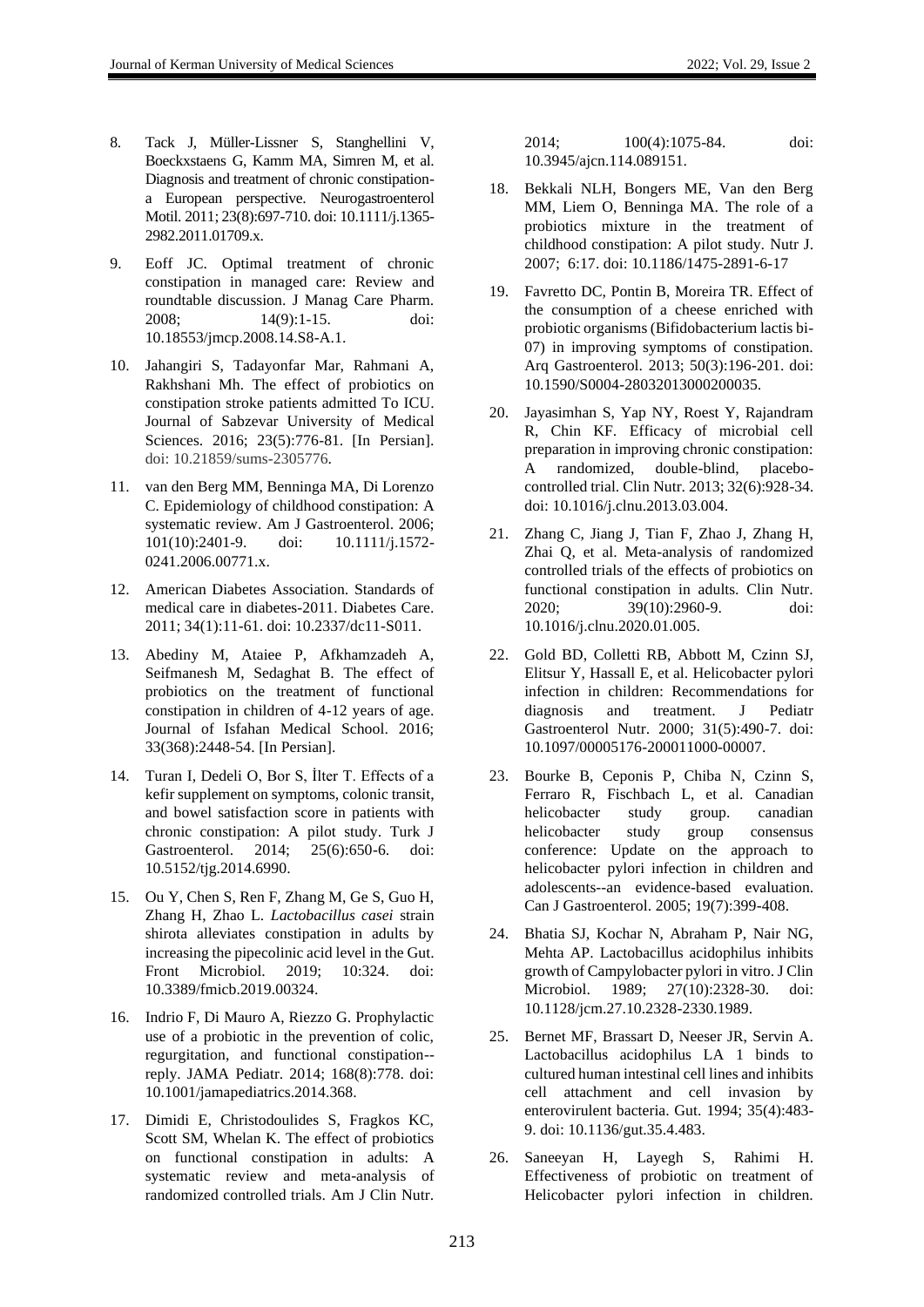- 27. Goderska K, Agudo Pena S, Alarcon T. Helicobacter pylori treatment: Antibiotics or probiotics. Appl Microbiol Biotechnol. 2018; 102(1):1-7. doi: 10.1007/s00253-017-8535-7.
- 28. Zhang J, Ma S, Wu S, Guo C, Long S, Tan H. Effects of probiotic supplement in pregnant women with gestational diabetes mellitus: A systematic review and meta-analysis of randomized controlled trials. J Diabetes Res. 2019; 2019:5364730. doi: 10.1155/2019/5364730.
- 29. Boltin D. Probiotics in Helicobacter pyloriinduced peptic ulcer disease. Best Pract Res Clin Gastroenterol. 2016; 30(1):99-109. doi: 10.1016/j.bpg.2015.12.003.
- 30. Feng JR, Wang F, Qiu X, McFarland LV, Chen PF, Zhou R, et al. Efficacy and safety of probiotic-supplemented triple therapy for eradication of Helicobacter pylori in children: a systematic review and network metaanalysis. Eur J Clin Pharmacol. 2017; 73(10):1199-208. doi: 10.1007/s00228-017- 2291-6.
- 31. Fang HR, Zhang GQ, Cheng JY, Li ZY. Efficacy of Lactobacillus-supplemented triple therapy for Helicobacter pylori infection in children: A meta-analysis of randomized controlled trials. Eur J Pediatr. 2019; 178(1):7- 16. doi: 10.1007/s00431-018-3282-z.
- 32. Lionetti E, Miniello VL, Castellaneta SP, Magistá AM, de Canio A, Maurogiovanni G, et al. Lactobacillus reuteri therapy to reduce side-effects during anti-Helicobacter pylori treatment in children: A randomized placebo controlled trial. Aliment Pharmacol Ther. 2006; 24(10):1461-8. doi: 10.1111/j.1365- 2036.2006.03145.x.
- 33. Song H, Zhou L, Liu D, Ge L, Li Y. Probiotic effect on Helicobacter pylori attachment and inhibition of inflammation in human gastric epithelial cells. Exp Ther Med. 2019; 18(3):1551-62. doi: 10.3892/etm.2019.7742.
- 34. Kasper D, Fauci A, Hauser S, Longo D, Jameson J, Loscalzo J. Harrison's principles of internal medicine, 19/E (Vol. 1 & Vol. 2). New York: McGraw Hill Professional; 2015.
- 35. Talley N. Functional gastrointestinal disorders: irritable bowel syndrome, dyspepsia, and noncardiac chest pain. In: Goldman L, Ausiello D. Cecil Textbook of Medicine. 23rd ed. Philadelphia, Pa: Saunders Elsevier; 2007.
- 36. Pourfarzi F, Enteshari Mogaddam A, Yazdanbod A, Tazakkori Z, Farzaneh E, Mirzarahimi M. The effect of probiotic yogurt on controlling the symptoms of irritable bowel syndrome . J Ardabil Univ Med Sci. 2011; 11(1):24-32. [In Persian].
- 37. Francavilla R, Piccolo M, Francavilla A, Polimeno L, Semeraro F, Cristofori F, et al. Clinical and microbiological effect of a multispecies probiotic supplementation in celiac patients with persistent ibs-type symptoms: A randomized, double-blind, placebo-controlled, multicenter trial. J Clin Gastroenterol. 2019; 53(3):117-25. doi: 10.1097/MCG.0000000000001023.
- 38. Camilleri M. Probiotics and irritable bowel syndrome: Rationale, putative mechanisms, and evidence of clinical efficacy. J Clin Gastroenterol. 2006; 40(3):264-9. doi: 10.1097/00004836-200603000-00020.
- 39. Didari T, Mozaffari S, Nikfar S, Abdollahi M. Effectiveness of probiotics in irritable bowel syndrome: Updated systematic review with meta-analysis. World J Gastroenterol. 2015; 21(10):3072-84. doi: 10.3748/wjg.v21.i10.3072.
- 40. Nikfar S, Rahimi R, Rahimi F, Derakhshani S, Abdollahi M. Efficacy of probiotics in irritable bowel syndrome: A meta-analysis of randomized, controlled trials. Dis Colon Rectum. 2008; 51(12):1775-80. doi: 10.1007/s10350-008-9335-z.
- 41. Kassi E, Pervanidou P, Kaltsas G, Chrousos G. Metabolic syndrome: Definitions and controversies. BMC Med. 2011; 9:48. doi: 10.1186/1741-7015-9-48.
- 42. Alberti KG, Eckel RH, Grundy SM, Zimmet PZ, Cleeman JI, Donato KA, et al. International diabetes federation task force on epidemiology and prevention; hational heart, lung, and blood institute; american heart association; world heart federation; international atherosclerosis society; international association for the study of obesity. harmonizing the metabolic syndrome: A joint interim statement of the international diabetes federation task force on epidemiology and prevention; national heart, lung, and blood institute; american heart association; world heart federation; international atherosclerosis society; and international association for the study of obesity. Circulation. 2009; 120(16):1640-5. doi: 10.1161/CIRCULATIONAHA.109.192644.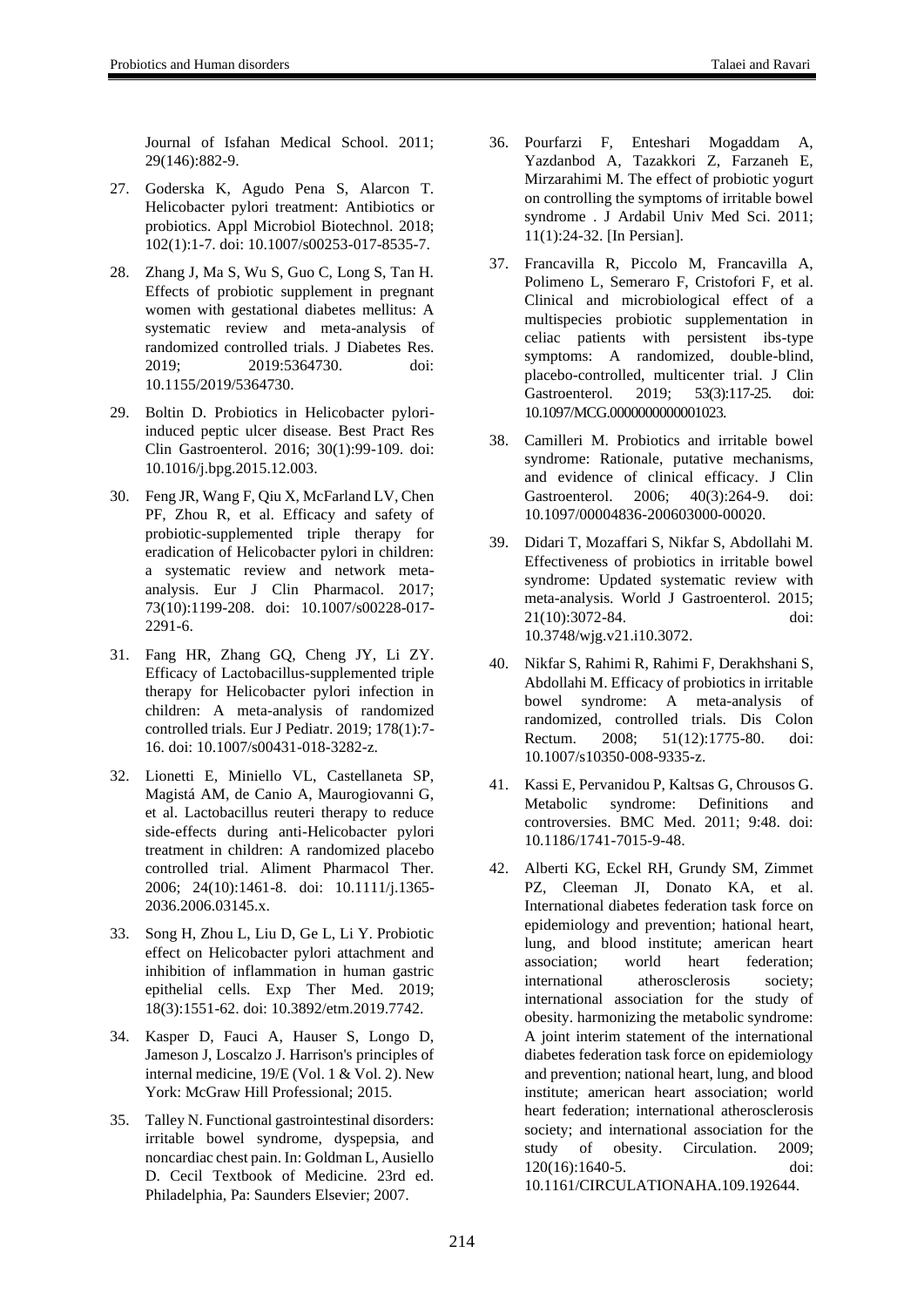- 43. Lakka HM, Laaksonen DE, Lakka TA, Niskanen LK, Kumpusalo E, Tuomilehto J, et al. The metabolic syndrome and total and cardiovascular disease mortality in middleaged men. JAMA. 2002; 288(21):2709-16. doi: 10.1001/jama.288.21.2709.
- 44. Vaghef Mehrabani E, Vaghef Mehrabani L, Norouzi S, Ziyadi S, Homayouni Rad A. The effect of probiotics on prevention and treatment of metabolic syndrome-associated disorders. J Arak Uni Med Sci. 2015; 18(9):74- 84. [In Persian].
- 45. Talaei B, Bahreini S. The effects of cinnamon on diabetes mellitus: A narrative review. IEJM. 2019; 8(1):37-46.
- 46. Rezazadeh L, Gargari BP, Jafarabadi MA, Alipour B. Effects of probiotic yogurt on glycemic indexes and endothelial dysfunction markers in patients with metabolic syndrome. Nutrition. 2019; 62:162-8. doi: 10.1016/j.nut.2018.12.011.
- 47. Bernini LJ, Simao ANC, Alfieri DF, Lozovoy MAB, Mari NL, de Souza CHB, et al. Beneficial effects of Bifidobacterium lactis on lipid profile and cytokines in patients with metabolic syndrome: A randomized trial. Effects of probiotics on metabolic syndrome. Nutrition. 2016;32(6):716-9. doi: 10.1016/j.nut.2015.11.001.
- 48. Sáez-Lara MJ, Robles-Sanchez C, Ruiz-Ojeda FJ, Plaza-Diaz J, Gil A. Effects of probiotics and synbiotics on obesity, insulin resistance syndrome, type 2 diabetes and non-alcoholic fatty liver disease: A review of human clinical trials. Int J Mol Sci. 2016; 17(6):928. doi: 10.3390/ijms17060928.
- 49. Stadlbauer V, Leber B, Lemesch S, Trajanoski S, Bashir M, Horvath A, et al,. Lactobacillus casei shirota supplementation does not restore gut microbiota composition and gut barrier in metabolic syndrome: A randomized pilot study. PLoS One. 2015; 10(10):0141399. doi: 10.1371/journal.pone.0141399.
- 50. Leber B, Tripolt NJ, Blattl D, Eder M, Wascher TC, Pieber TR, et al. The influence of probiotic supplementation on gut permeability in patients with metabolic syndrome: An open label, randomized pilot study. Eur J Clin Nutr. 2012; 66(10):1110-5. doi: 10.1038/ejcn.2012.103.
- 51. Barreto FM, Colado Simão AN, Morimoto HK, Batisti Lozovoy MA, Dichi I, Helena da Silva Miglioranza L. Beneficial effects of Lactobacillus plantarum on glycemia and

homocysteine levels in postmenopausal women with metabolic syndrome. Nutrition. 2014; 30(7-8):939-42. doi: 10.1016/j.nut.2013.12.004.

- 52. He M, Shi B. Gut microbiota as a potential target of metabolic syndrome: The role of probiotics and prebiotics. Cell Biosci. 2017; 7:54. doi: 10.1186/s13578-017-0183-1.
- 53. Mahan LK, Escott-Stump S. Krause's food & nutrition therapy. 12th Edition. Saunders Elsevier, St. Louis; 2008.
- 54. Koren O, Goodrich JK, Cullender TC, Spor A, Laitinen K, Bäckhed HK,et al. Host remodeling of the gut microbiome and metabolic changes during pregnancy. Cell. 2012; 150(3):470-80. doi: 10.1016/j.cell.2012.07.008.
- 55. Yadav H, Jain S, Sinha PR. Oral administration of dahi containing probiotic Lactobacillus acidophilus and Lactobacillus casei delayed the progression of streptozotocin-induced diabetes in rats. J Dairy Res. 2008; 75(2):189- 95. doi: 10.1017/S0022029908003129.
- 56. Zhang J, Ma S, Wu S, Guo C, Long S, Tan H. Effects of probiotic supplement in pregnant women with gestational diabetes mellitus: A systematic review and meta-analysis of randomized controlled trials. J Diabetes Res. 2019; 2019:5364730. doi: 10.1155/2019/5364730.
- 57. Kijmanawat A, Panburana P, Reutrakul S, Tangshewinsirikul C. Effects of probiotic supplements on insulin resistance in gestational diabetes mellitus: A double-blind randomized controlled trial. J Diabetes Investig. 2019; 10(1):163-70. doi: 10.1111/jdi.12863.
- 58. Taylor BL, Woodfall GE, Sheedy KE, O'Riley ML, Rainbow KA, Bramwell EL, et al. Effect of Probiotics on Metabolic Outcomes in Pregnant Women with Gestational Diabetes: A Systematic Review and Meta-Analysis of Randomized Controlled Trials. Nutrients. 2017; 9(5):461. doi: 10.3390/nu9050461.
- 59. Pan J, Pan Q, Chen Y, Zhang H, Zheng X. Efficacy of probiotic supplement for gestational diabetes mellitus: A systematic review and meta-analysis. J Matern Fetal Neonatal Med. 2019; 32(2):317-23. doi: 10.1080/14767058.2017.1376318.
- 60. Hajifaraji M, Dolatkhah N. Probiotics and metabolic outcomes of gestational diabetes: A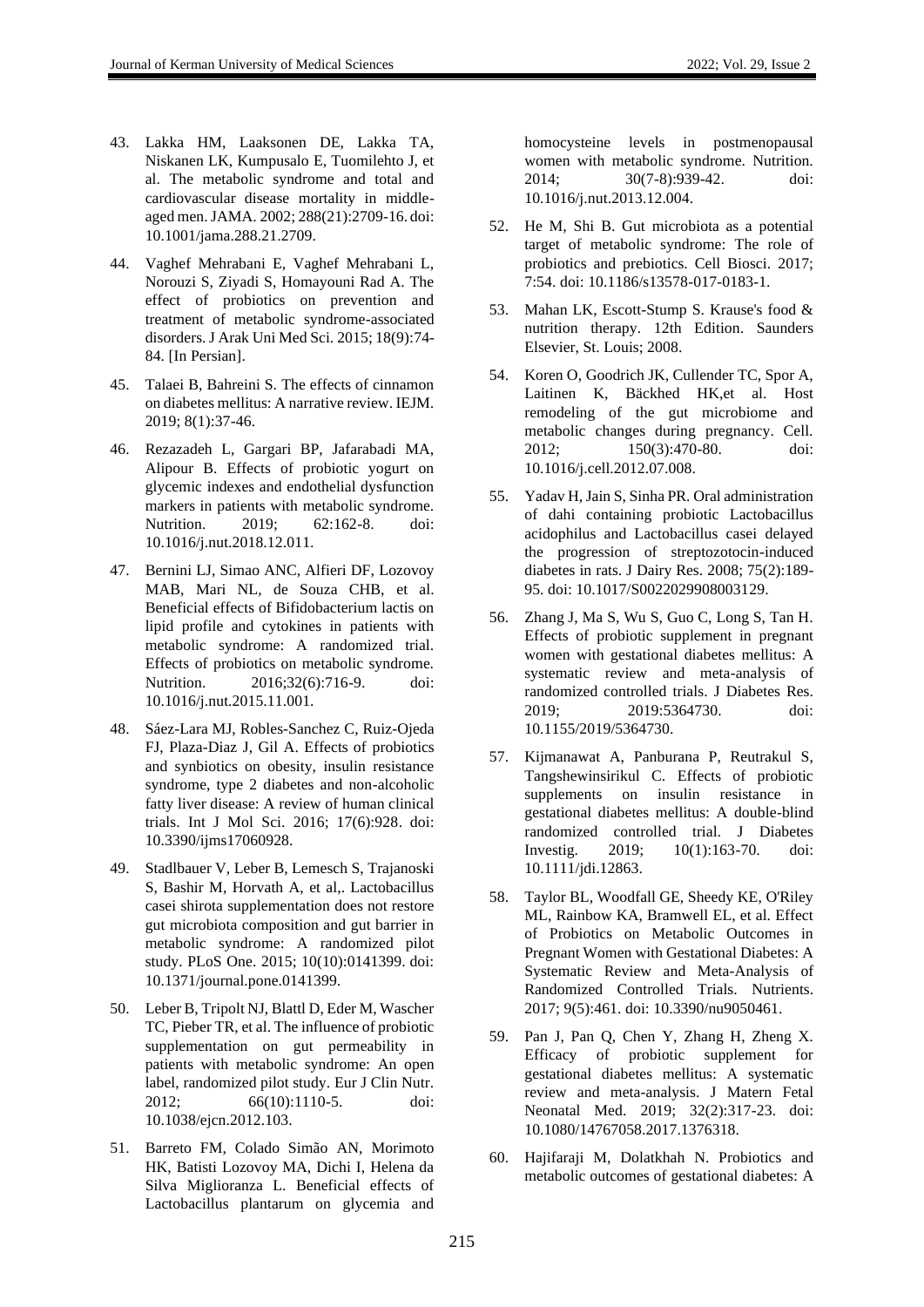- 61. Jameshorani M, Rafiee E, Kamali K. Treatment effects of probiotic in non alcoholic fatty liver disease. J Adv Med Biomed Res. 2017; 25(109):23-35. [In Persian].
- 62. Nabavi S, Rafraf M, Somi MH, Homayouni-Rad A, Asghari-Jafarabadi M. Effects of probiotic yogurt consumption on metabolic factors in individuals with nonalcoholic fatty liver disease. J Dairy Sci. 2014; 97(12):7386- 93. doi: 10.3168/jds.2014-8500.
- 63. Aller R, De Luis DA, Izaola O, Conde R, Gonzalez Sagrado M, Primo D, et al. Effect of a probiotic on liver aminotransferases in nonalcoholic fatty liver disease patients: A double blind randomized clinical trial. Eur Rev Med Pharmacol Sci. 2011; 15(9):1090-5. PMID: 22013734.
- 64. Xue L, He J, Gao N, Lu X, Li M, Wu X, et al. Probiotics may delay the progression of nonalcoholic fatty liver disease by restoring the gut microbiota structure and improving intestinal endotoxemia. Sci Rep. 2017; 7:45176. doi: 10.1038/srep45176.
- 65. Ma YY, Li L, Yu CH, Shen Z, Chen LH, Li YM. Effects of probiotics on nonalcoholic fatty liver disease: A meta-analysis. World J Gastroenterol. 2013;19(40):6911-8.doi: 10.3748/wjg.v19.i40.6911.
- 66. Davari M, Hashemi R, Mirmiran P, Hedayati M, Sahranavard S, Bahreini S, et al. Effects of cinnamon supplementation on expression of systemic inflammation factors, NF-kB and Sirtuin-1 (SIRT1) in type 2 diabetes: A randomized, double blind, and controlled clinical trial. Nutr J. 2020; 19(1):1. doi: 10.1186/s12937-019-0518-3.
- 67. Ipar N, Aydogdu SD, Yildirim GK, Inal M, Gies I, Vandenplas Y, Dinleyici EC. Effects of synbiotic on anthropometry, lipid profile and oxidative stress in obese children. Benef Microbes. 2015; 6(6):775-82. doi: 10.3920/BM2015.0011.
- 68. Rajkumar H, Mahmood N, Kumar M, Varikuti SR, Challa HR, Myakala SP. Effect of probiotic (VSL#3) and omega-3 on lipid profile, insulin sensitivity, inflammatory markers, and gut colonization in overweight adults: A randomized, controlled trial. Mediators Inflamm. 2014; 2014:348959. doi: 10.1155/2014/348959.
- 69. Li Z, Yang S, Lin H, Huang J, Watkins PA, Moser AB, et al. Probiotics and antibodies to TNF inhibit inflammatory activity and improve nonalcoholic fatty liver disease. Hepatology. 2003; 37(2):343-50. doi: 10.1053/jhep.2003.50048.
- 70. Famouri F, Shariat Z, Hashemipour M, Keikha M, Kelishadi R. Effects of probiotics on nonalcoholic fatty liver disease in obese children and adolescents. J Pediatr Gastroenterol Nutr. 2017; 64(3):413-7. doi: 10.1097/MPG.0000000000001422.
- 71. Gao X, Zhu Y, Wen Y, Liu G, Wan C. Efficacy of probiotics in non-alcoholic fatty liver disease in adult and children: A meta-analysis of randomized controlled trials. Hepatol Res. 2016; 46(12):1226-33. doi: 10.1111/hepr.12671.
- 72. Wessel MA, Cobb JC, Jackson EB, Harris GS Jr, Detwiler AC. Paroxysmal fussing in infancy, sometimes called colic. Pediatrics. 1954; 14(5):421-35. PMID: 13214956.
- 73. Rafeey M, Mostafa Gharehbaghi M, Shoaran M, Gholshaian F. Survey in efficacy of probiotics in infantile colic. Research in Medicine. 2016; 40(3):135-42.
- 74. Chau K, Lau E, Greenberg S, Jacobson S, Yazdani-Brojeni P, Verma N, et al. Probiotics for infantile colic: A randomized, doubleblind, placebo-controlled trial investigating Lactobacillus reuteri DSM 17938. J Pediatr. 2015; 166(1):74-8. doi: 10.1016/j.jpeds.2014.09.020.
- 75. Kianifar H, Ahanchian H, Grover Z, Jafari S, Noorbakhsh Z, Khakshour A, et al. Synbiotic in the management of infantile colic: A randomised controlled trial. J Paediatr Child Health. 2014; 50(10):801-5. doi: 10.1111/jpc.12640.
- 76. Saavedra JM, Abi-Hanna A, Moore N, Yolken RH. Long-term consumption of infant formulas containing live probiotic bacteria: Tolerance and safety. Am J Clin Nutr. 2004; 79(2):261-7. doi: 10.1093/ajcn/79.2.261.
- 77. Schreck Bird A, Gregory PJ, Jalloh MA, Risoldi Cochrane Z, Hein DJ. Probiotics for the treatment of infantile colic: A systematic review. J Pharm Pract. 2017; 30(3):366-74. doi: 10.1177/0897190016634516.
- 78. Sung V. Probiotic interventions in infantile colic. Curr Opin Clin Nutr Metab Care. 2015; 18(3):307-11. doi: 10.1097/MCO.0000000000000157.